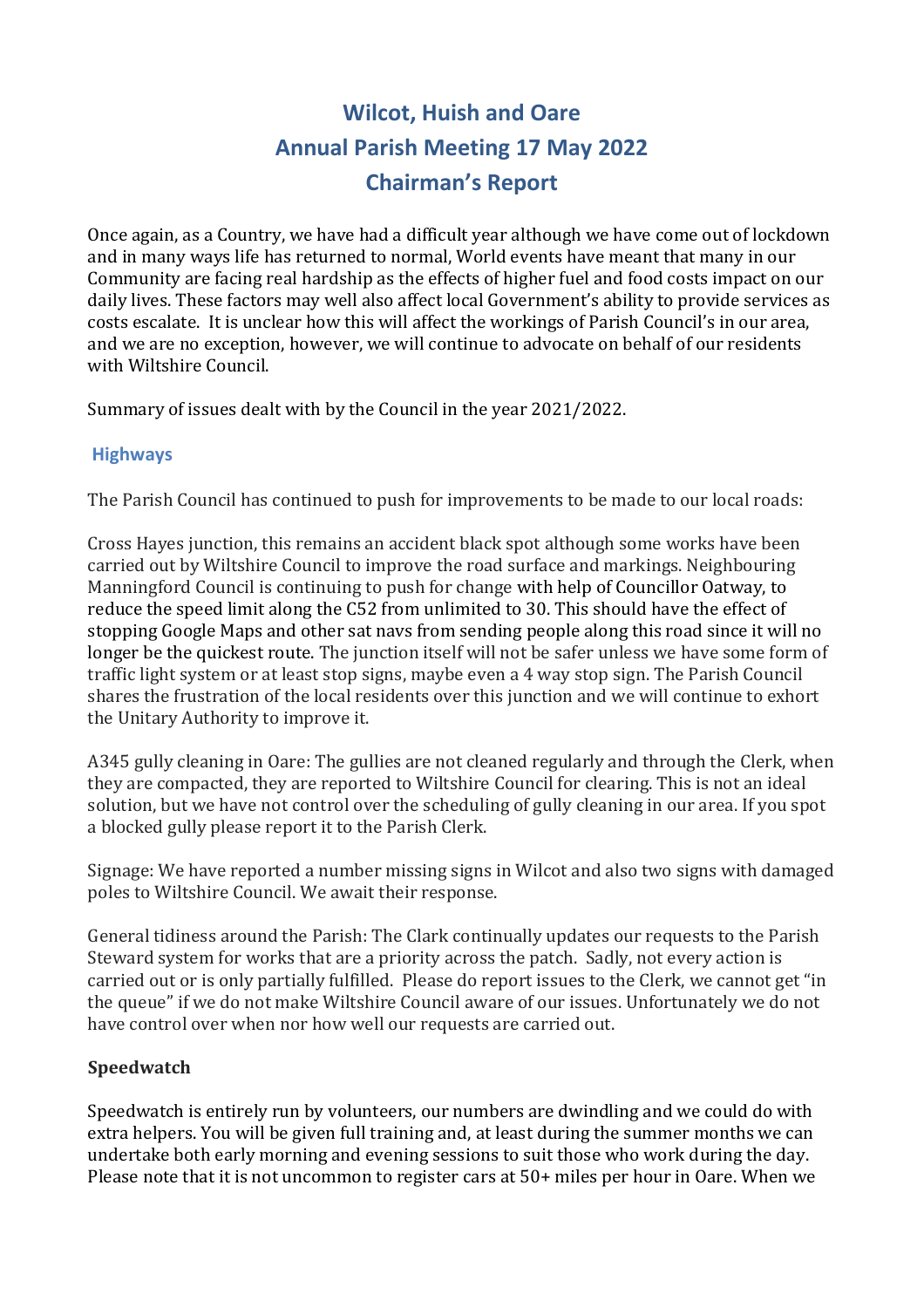run Speedwatch on successive days the number of speeders and the top speeds seem to reduce so we do make a difference to everyone's safety. There is some good news on controlling speeding throughout the Country as there is now have a dedicated traffic officer who monitors speeding with a special camera that can issue on the spot fines. He made a visit to Oare in late April with the following results: 18 speeders during his session, 16 will be offered speed awareness course, 1 will get a £100 fine and 3 penalty points and 1, doing 50 will go to Court. I hope the officer will be back soon, but given he serves the whole of Wiltshire it cannot be a weekly occurrence. The good news is that we are expecting 2 more such dedicated officers to be in post soon and hope to see a real positive impact on drivers attitude to speeding in our villages in the future.

# **Speed Indicator Device (SID)**

The Parish Council continues to part fund the deployment of 2 SIDs around our villages, providing another timely reminder to stay within the speed limits. One of the SIDs is a brand new camera, our original camera having finally stopped working. It is possible to download the data from the new camera to get statistics on how many speeders, speeds and so on, which we can report to the police.

## **Planning:**

We have had a busy year again for planning applications, having reviewed some 41 applications. May I respectfully remind everyone that if you wish to undertake any building works or works to trees and gardens either in the AONB or in the conservation areas you may well need either planning application or to submit a notice to carry out works. If you have a Grade II or above listed building you MUST apply for listing building consent. Wiltshire Council's planning Department is very helpful and will give you guidance on any requirements and planning applications you may need to fill out. Please do not ignore this since you may find yourself being forced to take out retrospective planning application or worse to undo the work you have carried out. If you remove trees that have preservation orders you may face a significant fine.

## **Parish Council Finances:**

The Parish Council continues to be in a strong financial position, with sufficient funding to allow us to deal with small local emergencies, as well as maintain our suite of defibrillators and other assets such as the bus stops. It is possible in the future that the responsibility for looking after our pavements, verges etc., will be devolved to us. There will be no funding devolved from Wiltshire Council and we will be responsible for covering the costs via the Precept. This is a double edged sword potentially giving us more control over these things, but we will have to find the funding for them to be dealt with, while Wiltshire Council keeps the monies back that were used to provide these services. At present this is in abeyance but it will be an issue that returns to the table in the near future I am sure.